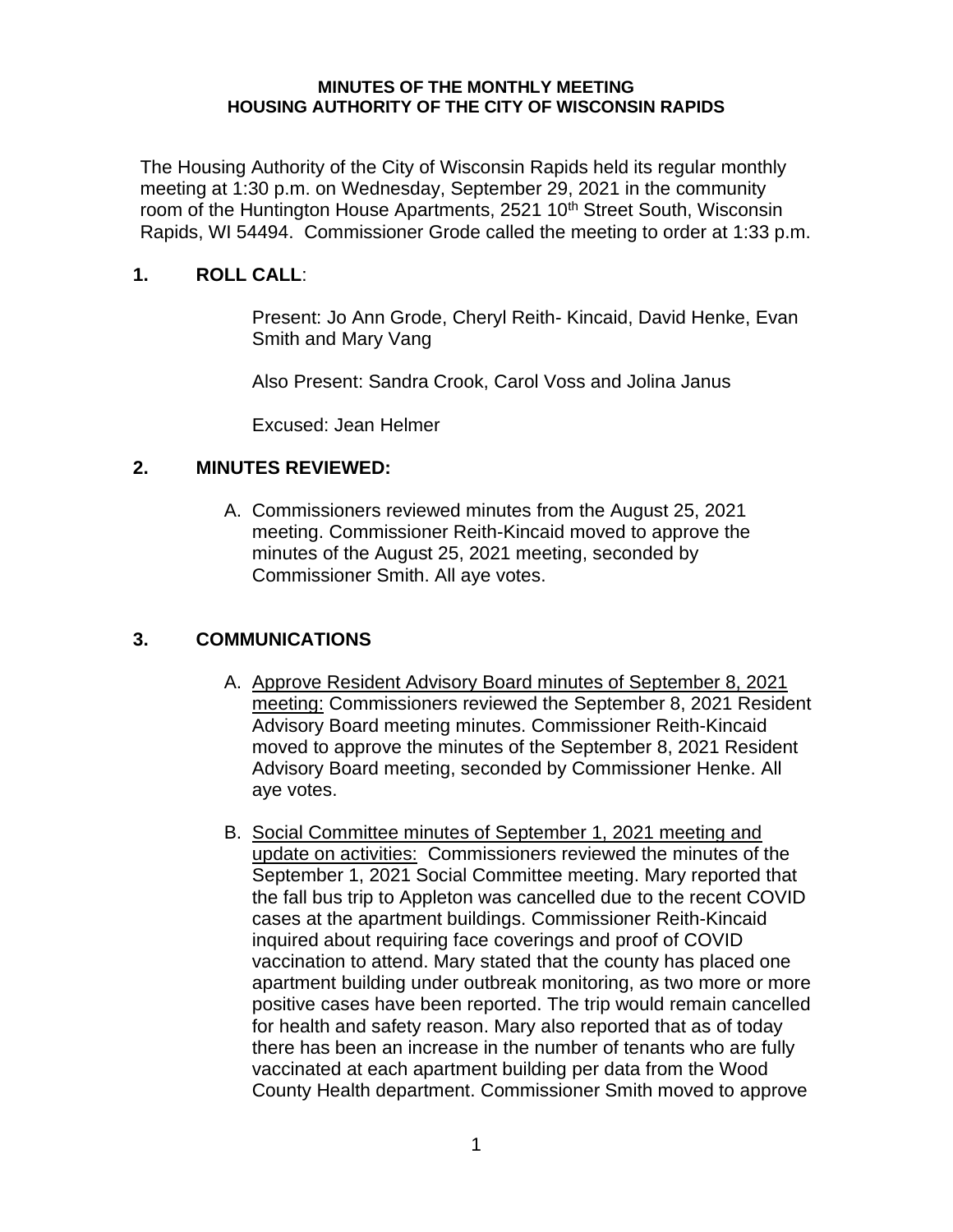the minutes of September 1, 2021 Social Committee meeting, seconded by Commissioner Reith-Kincaid. All aye votes.

- C. Staff Training Summary: Mary reported that Jolina, Ann Marie and Kathy completed self-paced online trainings via HAI's online group training. Mary attended WHEDA's 2021 Virtual Annual Conference. She attended the following sessions: ADA fair housing, landlord & tenant legal issues, management and occupancy, and tax credit equity panel discussion. She found the tax credit equity panel to be interesting; the panelist included investors and syndicators that discussed market conditions and forecast of federal and state housing tax credits. The session provided some clarity and uncertainties for her regarding future RAD conversions during COVID and the utilization of low-income tax credits as a funding source. Mary also reported on the most recent training that Ka Bao and she attended at the Annual WAHA fall conference that was held in Appleton. The conference was well attended and provided several sessions that were provided through Nan McKay and NAHRO. Mary was elected as vice president of WAHA District 7.
- D. Diana Schenk Memorial Scholarship recipient: Mary reported that the annual scholarship reception was not held in person due to COVID but was available through Live Stream. The recipient provided a thank you letter to housing.

### **4. CONSIDERATION OF BILLS**

A. Approve August 2021 bills (QuickBooks register and purchasing card transaction detail): Commissioner Grode inquired about the August fee accountant financials, as she did not see it included in the agenda or board packet. Mary stated that the documentation was delayed in getting to the fee accountant and did not allow for sufficient time for the fee accountant to prepare statements for this month's board meeting. Mary anticipates that the August financials will be available at the next board meeting. Commissioners reviewed the August 2021 bills. Commissioner Smith inquired about the purchase card item from HD Supply for GFI outlets drip pans and the garbage bags purchase of \$275.95. Mary clarified that the GFI outlets and drip pans were separate items purchased, and the garbage bags purchased are commercial contractor trash bags bought in bulk. Commissioner Grode inquired about the \$151.28 Complete Office purchase for address labels. Mary stated that due to COVID some office supplies are not readily available for purchase and so bulk purchasing is the best option. Commissioner Reith-Kincaid moved to approve the August 2021 bills, seconded by Commissioner Henke. All aye votes.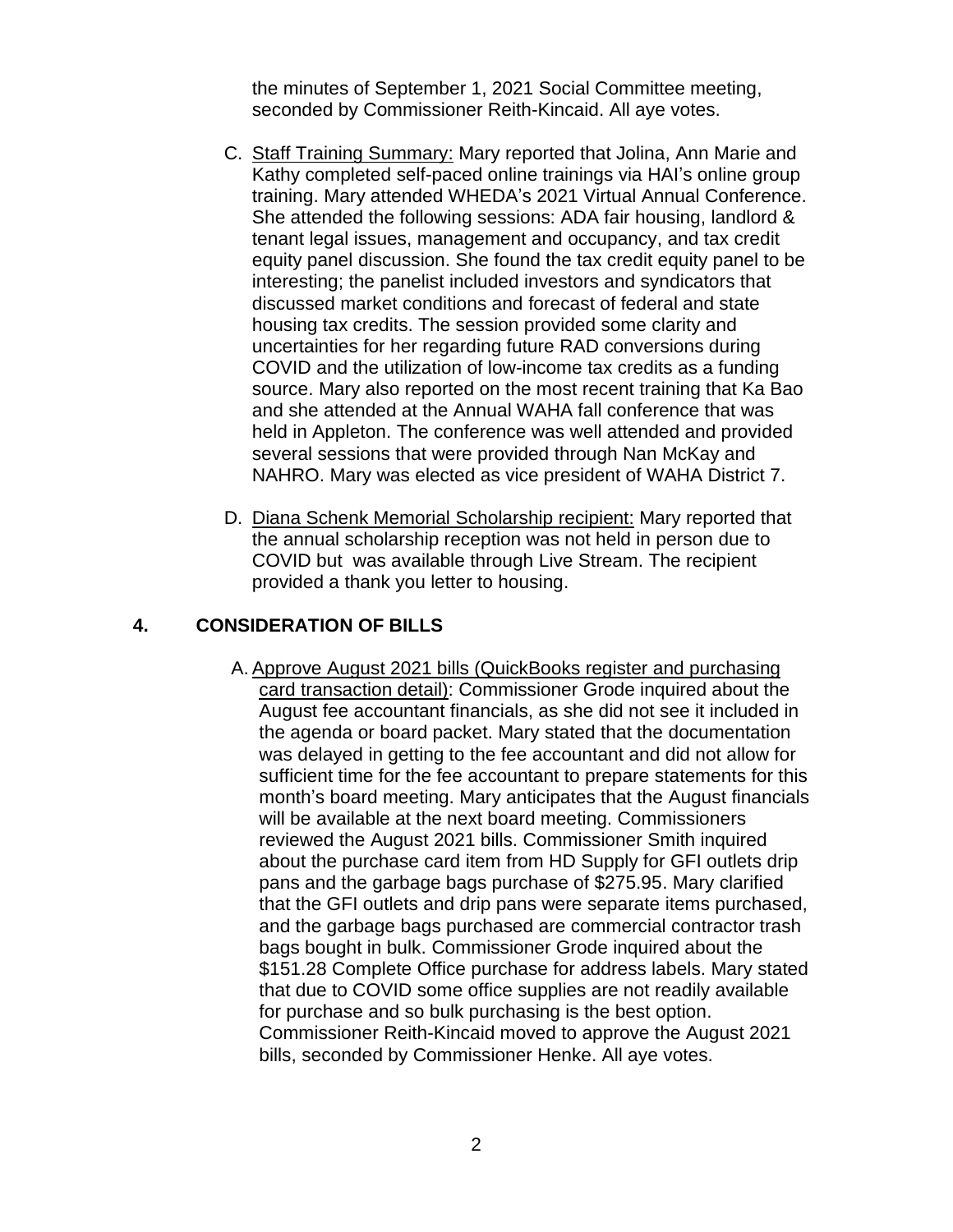# **5. EXECUTIVE DIRECTOR'S REPORT**

- A. Public Housing Occupancy: Mary reported that there are two vacancies at Parkview, both for lease violations. One of the vacancies has been filled from the waiting list with a move in date scheduled for September 29, 2021. The other vacancy will be filled off the waiting list with a tentative move-in date of October 26, 2021. There are no vacancies at Tenth Avenue and the scattered sites. Mary stated that there will be two upcoming vacancies at Parkview due to deaths.
- B. Huntington House Redevelopment, LLC Occupancy: There are three vacancies at the Huntington House RAD PBV project- one deceased, one moving back to live with family and one moving for health-related reasons. The three vacancies will be filled off the waiting list with tentative move-in dates for October 1, 2021 and November 1, 2021.
- C. Section 8 program status: Mary reported that as of September 23, 2021, there are 164 families under contract with the current waiting list running approximately around 3 months. There are currently 98 families on the waiting list. The Section 8 voucher activity for the month of September consisted of the following: three new admissions, six VASH voucher holders, one new issued voucher for a cumulative of eleven vouchers, zero portability move-outs & move-ins, one end of participation and zero vouchers that expired.
- D. Capital Funds Program grant status: Mary reported that she received HUD's preliminary letter for the closing of the 2017 grant. The 2018 grant has a zero balance in operations and RAD activities and \$35,380.59 in general capital activity for parking lot sealing/restriping, tree services, appliances and Parkview and Tenth Avenue HVAC. The 2019 grant has a balance of \$93,343.66 in operations for insurances and miscellaneous operating expenses, \$26,077.19 in general capital activity for appliances and zero in RAD activities. The 2020 grant has a balance of \$121,928.16 in operations for insurances, \$24,546 in general capital activity for appliances and \$9,565 in RAD HAP funding for the Huntington House project. The 2021 grant has a balance of \$196,029 in operations for insurances and miscellaneous operating expenses and a balance in general capital activity of \$26,585 for appliances, concrete repairs, Parkview security camera system, in unit floor repairs, automatic door opener repairs, and washers & dryers for Parkview and Tenth Avenue apartments. A disbursement was made from the 2018 grant from operations of \$1,190 to Eron Gee & Herman Plumbing to replace a water heater. The following disbursements were made from operations in the 2019 grant: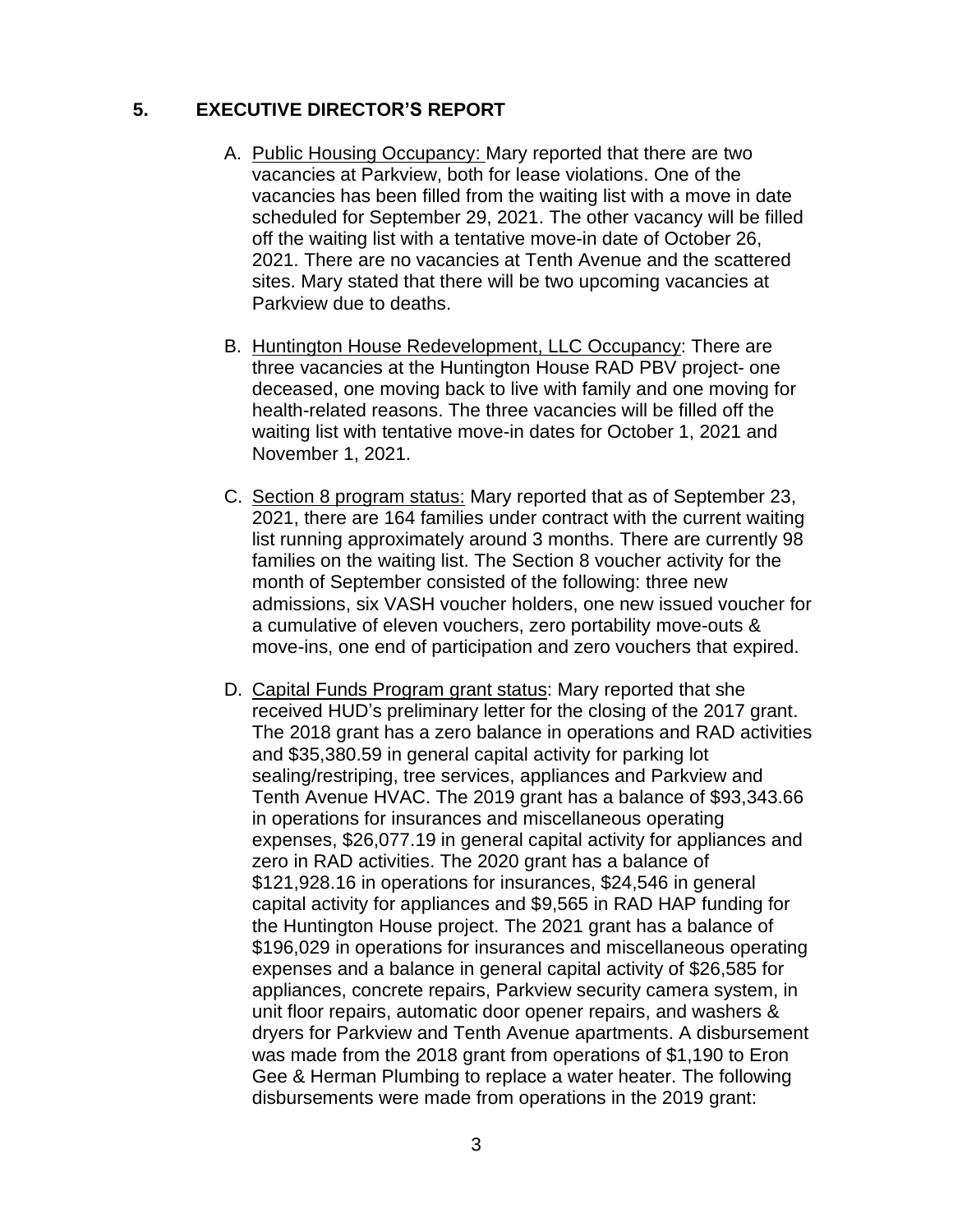\$760.04 to Tom's Paint for paint, \$2,750 to Beaver Tree Removal for removal of stumps and trees at Parkview and scattered sites, \$1,300 to Shed's Paint for painting of 630 17<sup>th</sup> Avenue South, \$981.05 to Solarus for Parkview internet installation, \$200 to Freedom Pest Control for in unit pest application at Tenth Avenue, \$380.99 to Tricor for crime bond insurance, \$2,460.61 for miscellaneous maintenance materials (Tenth Avenue AC unit in game room, parts for Parkview water heater, interior doors and miscellaneous materials), and \$900 to Wil-Kil for heat treatment of one unit at Parkview apartments. The following were disbursements from operations in the 2020 grant: \$55,537 to HAI Group for property and liability insurance, \$6,686 to State Farm for workers compensation insurance, and \$31,389.49 to Kudick Cheverolet-Buick for the purchase of the new maintenance van. Mary stated that the new 2018 GMC Savana van is certified pre-owned and included a one-year new car warranty and two and a half-year powertrain warranty.

- E. 2020 Operating subsidy revised funding: Mary reported that the Housing Authority received an additional \$221 in 2020 operating subsidy from HUD's Operating Program.
- F. CARES ACT funds status: Mary reported that all Public Housing and Section 8 CARES Act funds have been fully expended.
- G. State Debt Collection (SDC) program status: Mary reported that four SDC payments were received on September 9, 2021 from four former public housing tenants totaling \$1,546.17 with one of the debts being satisfied.
- H. US Bank purchasing care rebate: Mary stated that the Housing Authority received \$373.59 as part of the purchasing card rebate program.
- I. Kone elevator contract cost adjustment effective October 1, 2021: Mary reported that Kone will be raising its elevator contract rates by 3% effective for October 1, 2021. Mary stated that she would be interested into looking into other elevator vendors. Commissioner Grode commented that due to the age of the elevators at Parkview and Huntington House, parts are becoming more difficult to obtain and elevator vendors have technicians with limited knowledge and experience working with these types of aging elevators.
- J. HAI Group member dividends: Mary reported that the Housing Authority received two dividend checks for \$1,352.47 and \$23.10 from HAI as part of being a member of the Housing Authority Risk Retention Group, and another successful performance year for HAI Group.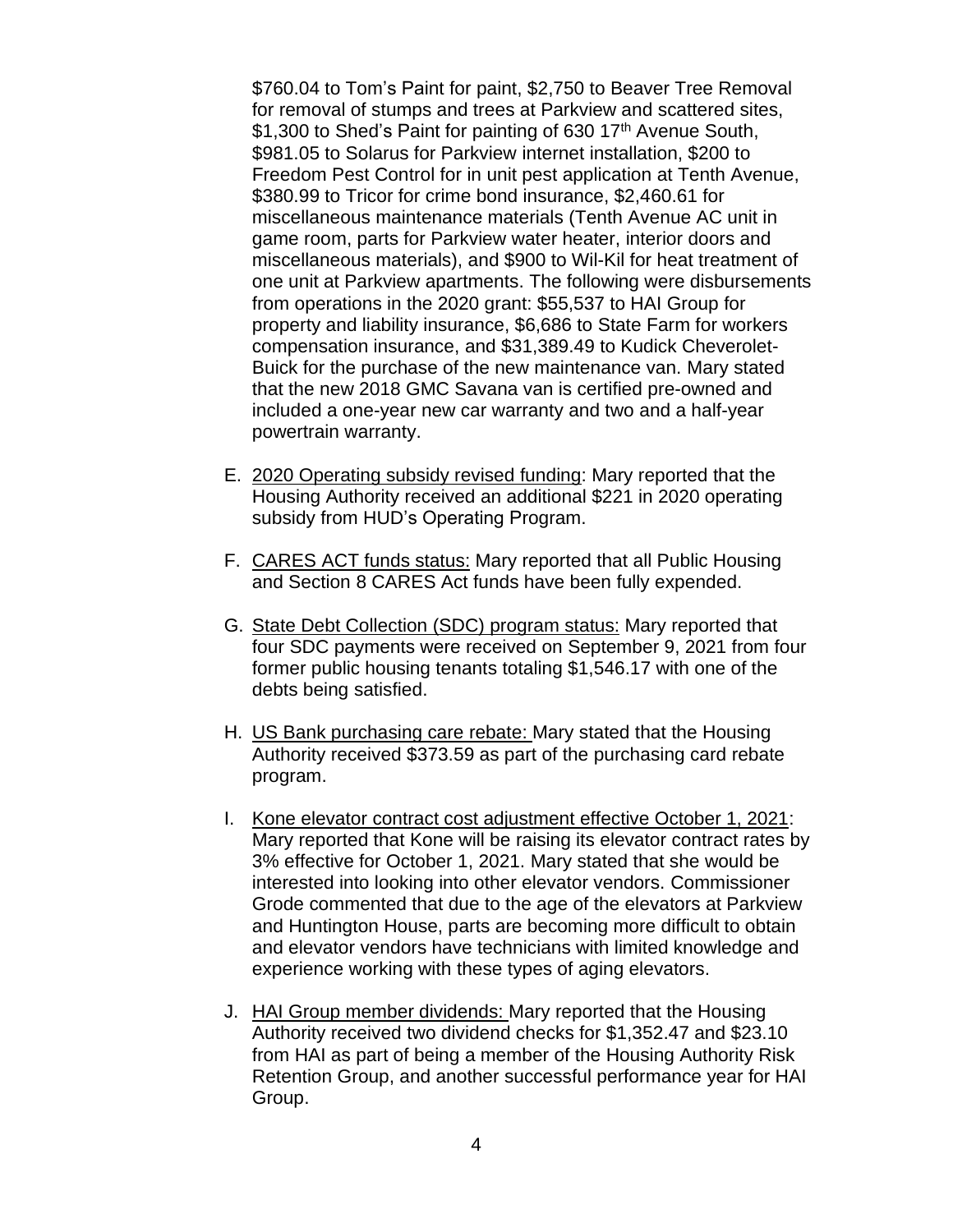- K. Restitution received from February 2018 Parkview criminal charges: Mary reported that two restitution payments totaling \$179.00 were received from criminal damages to the Parkview game room from an incident that occurred in February of 2018.
- L. Parkview Security Camera installation status: Mary reported that due to the recent reported COVID cases at Parkview, the security camera install has been put on hold and will not be completed at the end of September as was anticipated.

# **6. OLD BUSINESS:**

A. Parkview and Scattered Site RAD conversion update: Mary stated that the RAD conversion of Parkview and scattered sites will be put on hold through the upcoming year so that focus can be placed on assisting administrative staff and training. The redelegating of job duties to managers due to Jolina's significantly reduced work hours, in addition to the forecasted outlook of housing tax credits have impacted her decision to put a temporary hold on moving forward with the RAD conversion of Parkview and scattered sites.

# **7. NEW BUSINESS:**

 A. Revisions to tenant security deposit, pet deposit, flat rent, maintenance charge structure, Chapters 1 through 8 of the Housing Choice Voucher Administrative Plan, and chapter 8 of the Public Housing Admissions and Continued Occupancy Policies discussion with public input: Mary stated that as part of remaining compliant with HUD's regulations regarding significant changes to how programs are administered, she is providing an overview for discussion of the proposed revisions and changes that will impact how the Public Housing and Section 8 programs are administered. Mary reviewed with Commissioners the revisions to chapters 1 through 8 of the HCV Administrative Plan. She stated several of the chapters required citing of updated HUD Code of Federal Regulations (CFR). Significant revisions were as follows: extension of the look back period for denial of assistance from three to five years for families evicted from federally assisted housing for drugrelated, violent, and criminal activity, accommodation for remote briefings per HUD Notice PIH 2020-32, addition of preference for victims of domestic violence, and flexibility of the Section 8 program to allow for biennially and annual Housing Quality Standards inspections. Revisions to Chapter 8 of the Public Housing Admissions & Continued Occupancy Policy were made to reflect the proposed security deposit of the greater of \$350 or a full month's rent & late fee rent charges of \$25. The minimum heating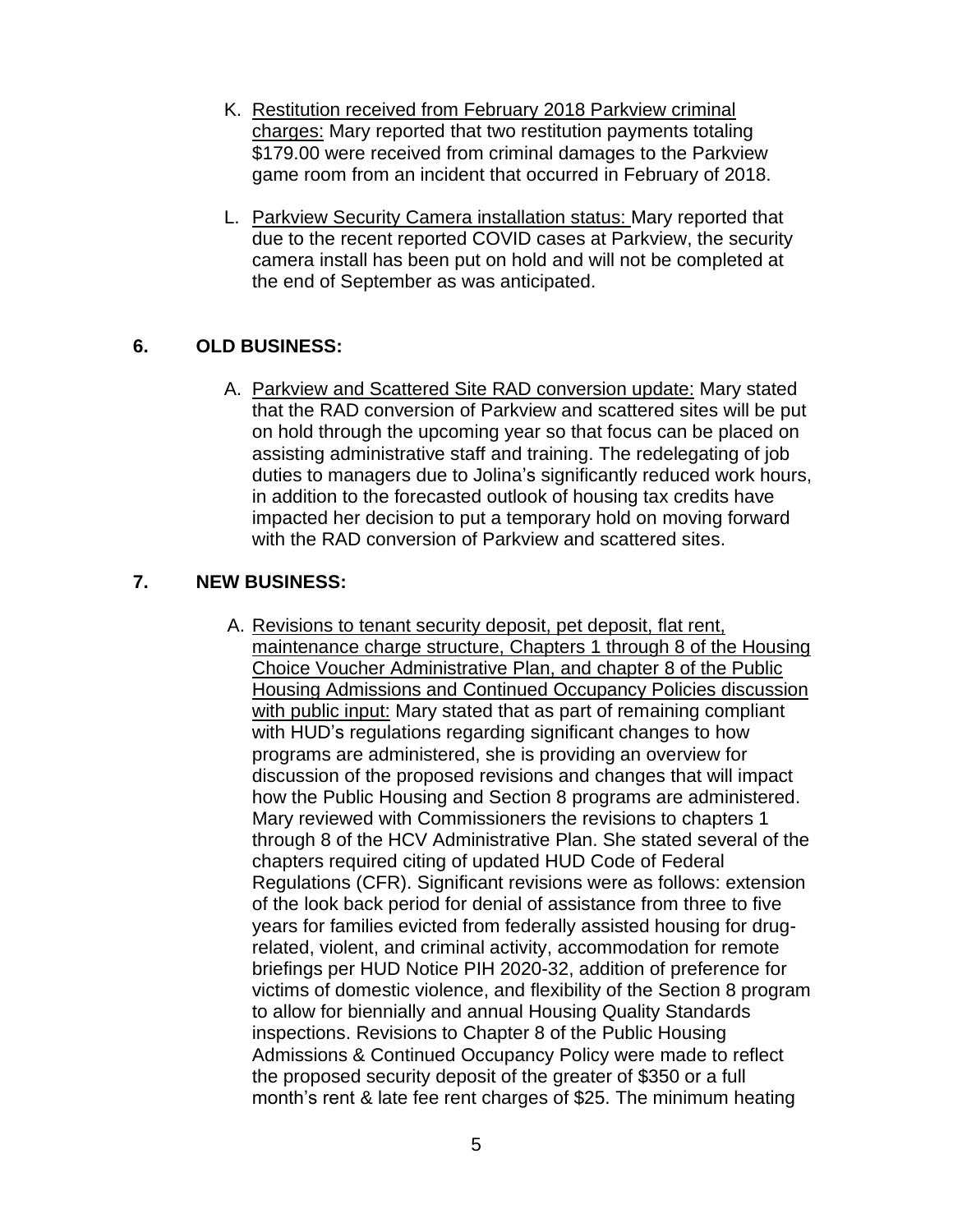standards were revised to comp to comply with federal regulations. The flat rent proposals provided by Public Housing Program Manager meet 80% of HUD's 2022 Fair Market Rents that were recently published; as a result there will be a slight increase to current flat rents. The last increase to security deposits occurred in 2015, from \$100 to \$200. Historically in the past six years, the Housing Authority (HA) has seen an increase in the number of security deposits that were not being fully refunded and exceeding the current \$200 security deposit, creating a financial hardship for the HA. Mary is proposing that the tenant security deposits increase from \$200 to the greater of \$350 or the tenant's first month's rent. The pet security deposit has not seen an increase in the past ten years, therefore Mary proposed that pet security deposits increase from \$50 to \$100 per pet. The HA has also experienced pet related damages due to tenant negligence and that the current \$50 pet deposit does not cover the costs to repair these damages. Mary reported that the costs for several maintenance charges in addition to negligence and damages to units have increased, and maintenance capacity to address these issues are limited. The Housing Authority charges tenants for these repairs that are beyond normal wear and tear and/or due to negligence or intentional damage. The Housing Authority also includes specific utilities in the scattered site houses and all utilities in its Public Housing and Project Based Voucher apartment projects, which the Housing Authority has experienced an increase in utility usage due to either negligence and/or additional appliances that are not supplied by the Housing Authority. These factors can increase the cost of utilities for the Housing Authority and therefore make it necessary for the Housing Authority to convey these excess utility costs to the tenant. Mary reported that the Maintenance Charge Structure will be renamed "Schedule of Tenant Fees and Maintenance Charges." In efforts to streamline maintenance and fees charges to one document, the new document will include maintenance and administrative charges. New charges are as follows: proposed lock out fee of \$35.00 - \$70.00, interior and exterior door replacement charge of current manufacturer price plus labor, door/garage repair/replacement costs of \$35 per hour for labor plus costs of materials, window replacement costs of current glass shop price plus labor and/or current contractor charges, floor, siding, cabinet & closet door repairs/replacement costs of labor plus materials and/or current contractor charges, switch/outlet plates costs \$2.00, ground fault outlets \$34.00, furnace cleaning or repair due to negligence labor plus parts and/or contractor charges, plugged drain or toilet and/or water damage due to neglect costs would include labor plus materials and/or current contractor charges, bathtub stoppers, toilet tank cover, complete toilet, tub faucet knob & shower heads would be charged at current costs of materials plus labor, refrigerator crisper bin, shelves, ice cube trays